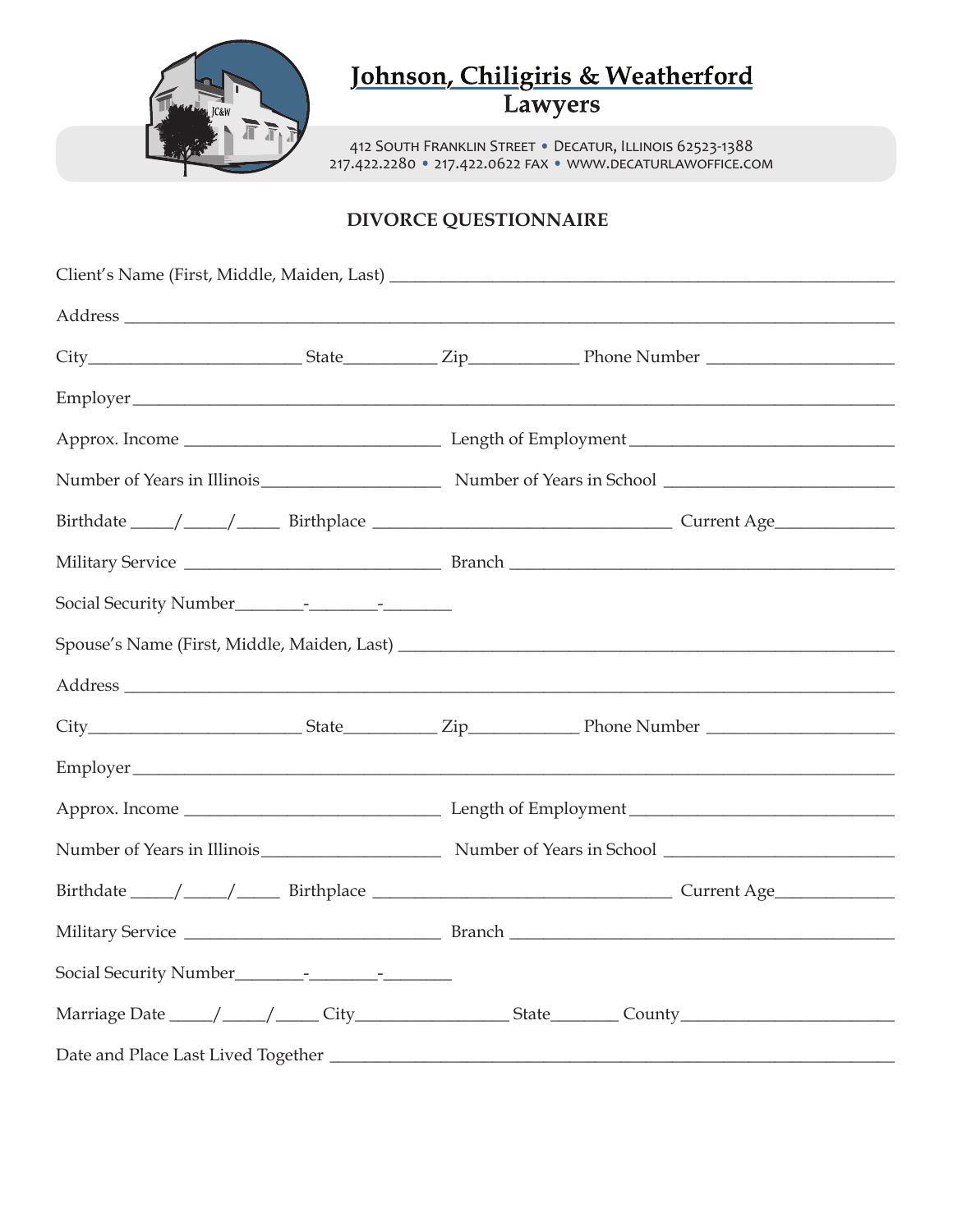|                                                    | Name(s) of Child(ren) Born To or Adopted By the Parties/Birthdate(s) |                                                                                                                                                                                                                                                                                                                                                                    |  |
|----------------------------------------------------|----------------------------------------------------------------------|--------------------------------------------------------------------------------------------------------------------------------------------------------------------------------------------------------------------------------------------------------------------------------------------------------------------------------------------------------------------|--|
|                                                    |                                                                      |                                                                                                                                                                                                                                                                                                                                                                    |  |
|                                                    |                                                                      | $\begin{picture}(150,10) \put(0,0){\vector(1,0){100}} \put(15,0){\vector(1,0){100}} \put(15,0){\vector(1,0){100}} \put(15,0){\vector(1,0){100}} \put(15,0){\vector(1,0){100}} \put(15,0){\vector(1,0){100}} \put(15,0){\vector(1,0){100}} \put(15,0){\vector(1,0){100}} \put(15,0){\vector(1,0){100}} \put(15,0){\vector(1,0){100}} \put(15,0){\vector(1,0){100}}$ |  |
|                                                    | Is maintenance desired? $\Box$ Yes $\Box$ No If so, how much? \$     |                                                                                                                                                                                                                                                                                                                                                                    |  |
| Your Prior Marriage(s)/Type or Termination Date(s) |                                                                      |                                                                                                                                                                                                                                                                                                                                                                    |  |
|                                                    |                                                                      |                                                                                                                                                                                                                                                                                                                                                                    |  |
|                                                    |                                                                      |                                                                                                                                                                                                                                                                                                                                                                    |  |
|                                                    | Your Spouse's Prior Marriage(s)/Type or Termination Date(s)          |                                                                                                                                                                                                                                                                                                                                                                    |  |
|                                                    |                                                                      |                                                                                                                                                                                                                                                                                                                                                                    |  |
|                                                    |                                                                      | ,我们也不能在这里的时候,我们也不能在这里的时候,我们也不能会在这里的时候,我们也不能会在这里的时候,我们也不能会在这里的时候,我们也不能会在这里的时候,我们也不                                                                                                                                                                                                                                                                                  |  |
| Grounds                                            |                                                                      |                                                                                                                                                                                                                                                                                                                                                                    |  |
| $\Box$ Mental Cruelty                              | Irreconcilable Differences<br>$\Box$                                 | $\Box$ Adultery                                                                                                                                                                                                                                                                                                                                                    |  |
| $\Box$ Impotency                                   | Bigamy                                                               | $\Box$ Desertion (1 year plus)                                                                                                                                                                                                                                                                                                                                     |  |
| $\Box$ Conviction of Felony                        | $\Box$ Suicide Attempt                                               | <b>Venereal Disease</b>                                                                                                                                                                                                                                                                                                                                            |  |
| <b>Habitual Drunkenness</b><br>$\Box$              |                                                                      |                                                                                                                                                                                                                                                                                                                                                                    |  |
|                                                    | Describe grounds.                                                    |                                                                                                                                                                                                                                                                                                                                                                    |  |
|                                                    |                                                                      |                                                                                                                                                                                                                                                                                                                                                                    |  |

Do you fear for your safety?  $\Box$  Yes  $\quad \Box$  No

## REAL ESTATE PROPERTY OWNED BY PARTIES

| <b>Address</b> | <b>Purchase Price</b> | <b>Current Value</b> | Jointly Owned?             |
|----------------|-----------------------|----------------------|----------------------------|
|                | \$                    |                      | $\Box$ Yes $\Box$ No       |
|                | \$                    |                      | $\Box$ Yes<br>$\Box$ No    |
|                | \$                    | Œ                    | $\Box$ Yes<br>$\Box$ No    |
|                | \$                    |                      | $\Box$ No<br>$\Box$ Yes    |
|                | \$                    | ¢<br>Φ               | $\Box$ Yes<br>$\square$ No |